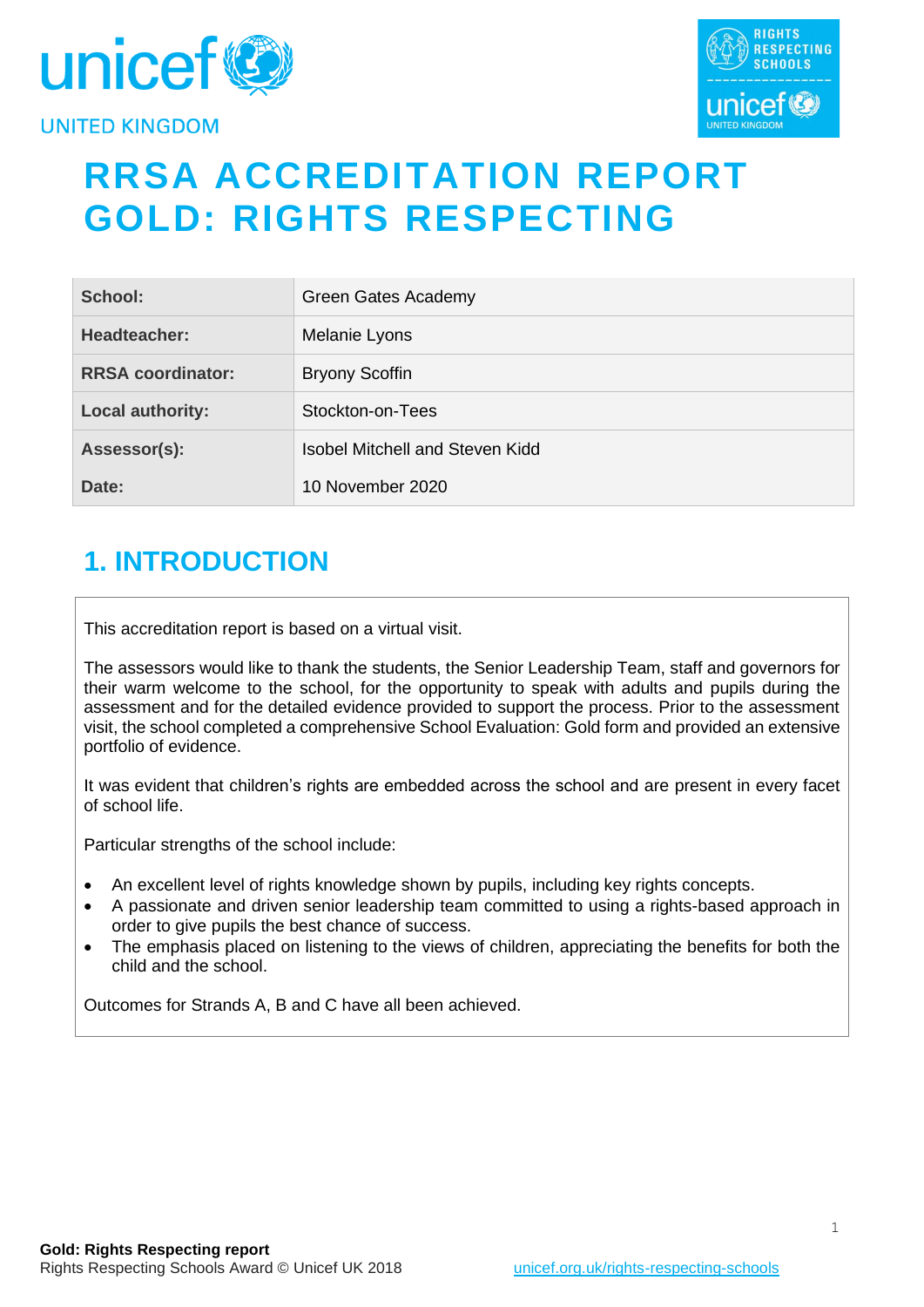



# **2. MAINTAINING GOLD: RIGHTS RESPECTING STATUS**

Our experience has shown that there are actions that have proven useful in other RRSA schools and settings in helping them to maintain and build on their practice at Gold level. Here are our recommendations for your school:

- Consider how you can build on and extend parental engagement, perhaps through shared learning experiences.
- Explore opportunities to make diversity and global awareness more real for pupils through links to children/schools in other parts of the UK and the world.
- Continue to undertake ambassadorial activity within the trust and more widely.

# **3. ACCREDITATION INFORMATION**

| <b>School context</b>                              | Green Gates Academy is a primary school for pupils<br>ranging from Year 1 to Year 6. All 48 pupils have an<br>Education Health and Care Plan due to their social,<br>emotional and mental health difficulties. 77% of pupils<br>are eligible for Pupil Premium funding or Free School<br>Meals and there are no children who speak English as<br>an additional language. The school was rated Good<br>by Ofsted in October 2019. |
|----------------------------------------------------|----------------------------------------------------------------------------------------------------------------------------------------------------------------------------------------------------------------------------------------------------------------------------------------------------------------------------------------------------------------------------------------------------------------------------------|
| <b>Attendees at SLT meeting</b>                    | Headteacher / RRSA coordinator                                                                                                                                                                                                                                                                                                                                                                                                   |
| Number of children and young people<br>interviewed | 7 children in virtual focus groups.                                                                                                                                                                                                                                                                                                                                                                                              |
| <b>Number of adults interviewed</b>                | 2 teaching staff, 1 teaching assistant, 1 governor                                                                                                                                                                                                                                                                                                                                                                               |
| <b>Evidence provided</b>                           | Focus groups, digital portfolio of evidence                                                                                                                                                                                                                                                                                                                                                                                      |
| <b>Registered for RRSA: 14 November 2016</b>       | <b>Silver achieved: 13 November 2018</b>                                                                                                                                                                                                                                                                                                                                                                                         |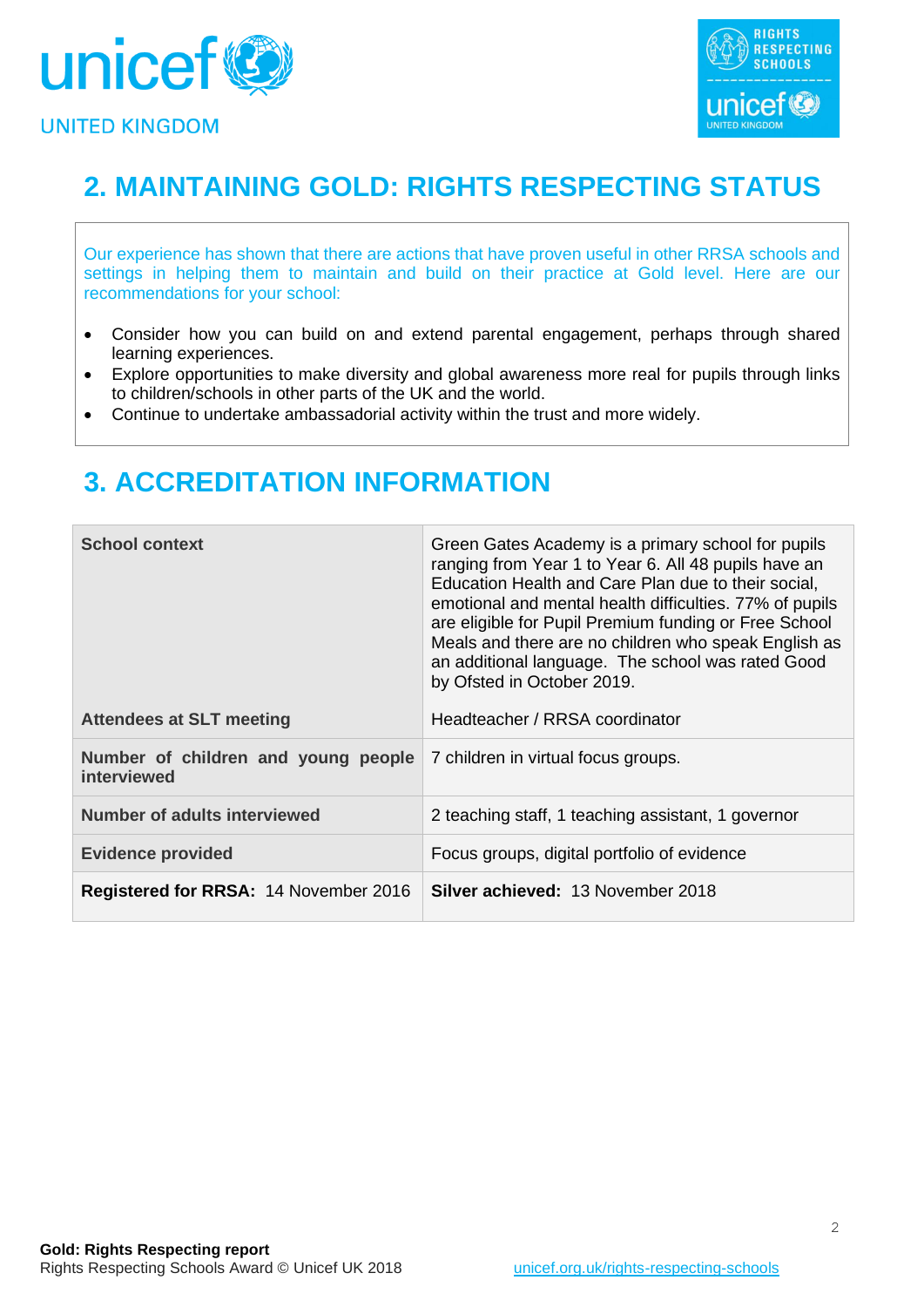



## **STRAND A: TEACHING AND LEARNING ABOUT RIGHTS**

The United Nations Convention on the Rights of the Child (CRC) is made known to children, young people and adults, who use this shared understanding to work for improved child wellbeing, school improvement, global justice and sustainable development.

#### **Strand A has been achieved**

Children in focus groups were confident in sharing their knowledge of a good selection of rights, covering areas from clean water to privacy, including some rights which are not as well-known such as the rights of children who can't be looked after by their family. They were equally comfortable in discussing the nature of rights as inherent, inalienable, indivisible, universal and unconditional, noting things like *"you get them by being born"*, that rights are *"for all children in the world"* and definite that enjoyment of rights was not dependent on good behaviour. They had learnt these core principles using the ABCDE of Rights resource and were able to explain the significance of each letter. Conversations revealed that pupils had a firm grasp of their status as rights holders and of adults as duty bearers. Overall, a highly impressive degree of rights knowledge was demonstrated.

Though pupils understood rights to be universal, they were also aware that not all children in the world are able to access their rights all of the time and, for them, this was made most real through connections to charitable activity they had undertaken. Children shared that some exploration of the Global Goals for Sustainable Development had been undertaken – *"Yes! We did that… the environment… There's one about poverty"* – and evidence expanded on that, detailing how pupils made personal pledges designed to contribute to efforts to address climate change, such as '*turning the lights off at home, encouraging recycling and using more renewable energy'.*

Staff explained that *"rights respecting is just embedded… it's not an add-on to the curriculum"*, continuing that *"it's what we do every day"*. Evidence backed up their assertion that consideration of rights was part of curriculum planning and examples were given of connections, including in Science, English and Maths. They were quick, too, to point out that this planned coverage of rights was supplemented by a reactive approach, sometimes prompted by the suggestions of children raising a rights dimension to a topic being explored. The school's RRSA lead had attended Unicef UK training at Bronze, Silver and Gold and brought that back to school: *"The week after attending training, I would then disseminate that to staff"*; the training and support was praised as being *"really useful to get ideas and talk to other people"* and had complemented efforts to connect with other schools, though this had been hampered by Covid-19. According to the Headteacher, RRS is part of ongoing discussion at regular staff meetings, though there have also been specific meetings to improve awareness and understanding, with all school staff attending.

Beyond standard methods such as newsletters and social media, the staff have sought to include discussion of rights in as many touchpoints with parents as they could, such as in one-to-one phone calls and EHCP reviews: *"We try to drip feed it into the conversations we have with parents… it's an opportunity to talk about the right to education"*. An attachment training session with parents, 'Fizzy Brains', had been a particular highlight: *"The engagement there was fantastic… [we talked about] the right to this healthcare, to that support..."*

The Headteacher explained her belief that children's rights had to be integral to the work of Green Gates Academy, given the starting point of many of the children and the school's role in helping them to overcome those challenges; she summed it up simply: *"It's what we do as a school."*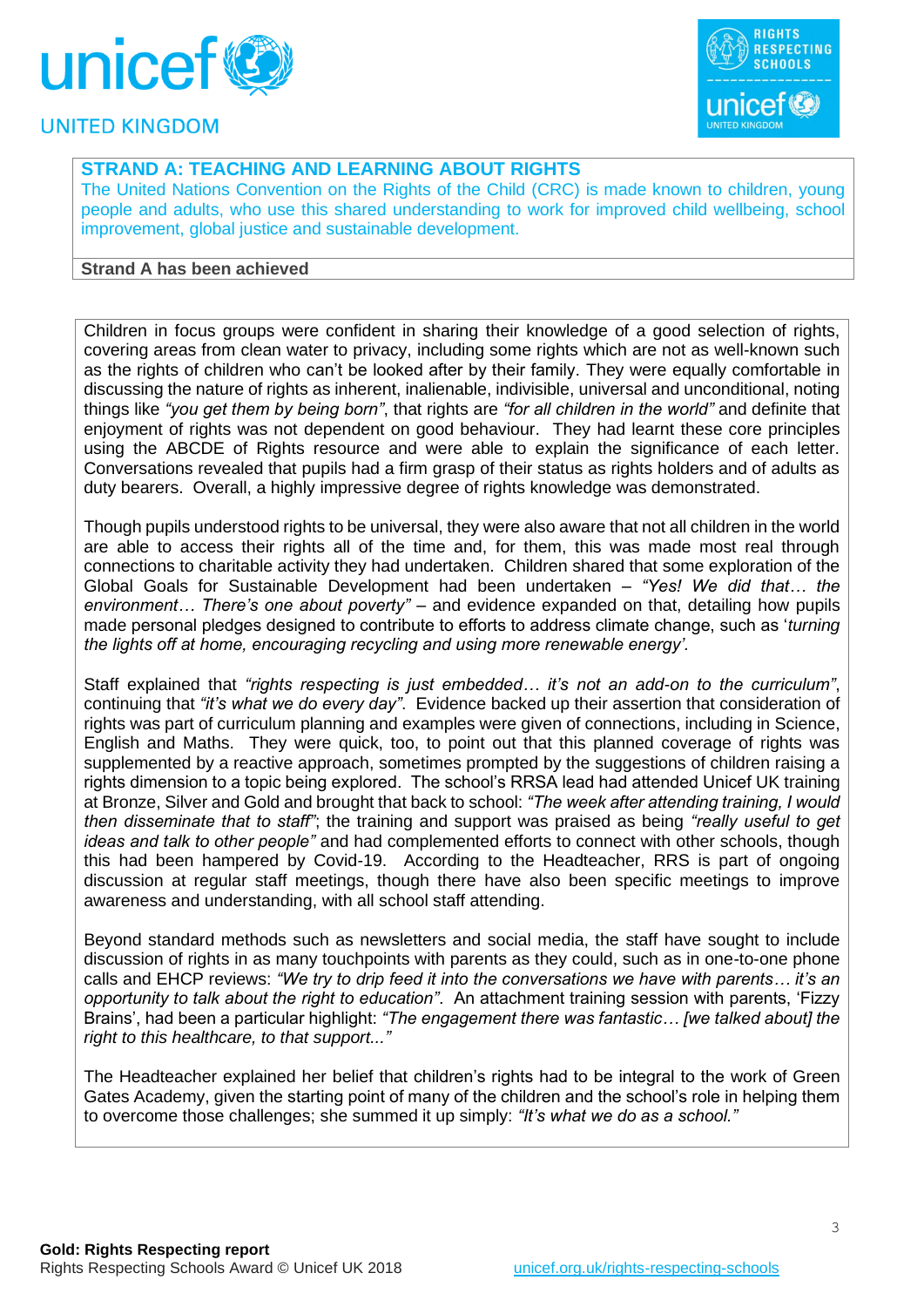



#### **STRAND B: TEACHING AND LEARNING THROUGH RIGHTS – ETHOS AND RELATIONSHIPS**

Actions and decisions affecting children are rooted in, reviewed and resolved through rights. Children, young people and adults collaborate to develop and maintain a school community based on equality, dignity, respect, non-discrimination and participation; this includes learning and teaching in a way that respects the rights of both educators and learners and promotes wellbeing.

#### **Strand B has been achieved**

Students were clear that it was the job of teachers and other professionals to ensure their access to rights, and the terminology of 'duty bearers' and 'rights holders' had been explored through learning for both staff and pupils, as one staff member noted: *"One of the big things is about duty bearers."* Pupils in the focus group felt everyone is included and understood that meeting the individual needs of each pupil meant different approaches for different children, happy that such an equity-based approach was fair. Staff echoed this, speaking of the diverse needs in classes and the resultant use of bespoke interventions – *"a few years ago they couldn't understand why some were getting things and they weren't, but that's much better now."* Pupils were equally sure that they could raise any concerns about rights not being met and these would be addressed. The Headteacher noted, too, that the school's policies and procedures are underpinned by children's rights: *"All of our policies, when we come to renewing them, everything we're doing, we put it in there."*

In focus groups students were polite and respectful, happy to offer their views and excited to answer questions about their school experience. They felt they were treated fairly in school and were able to explain how incidents were managed in a way that was respectful of their rights, a typical response being to *"take them out of class and into a little room… have a conversation to help them calm down"*. They felt the approach was dignified, which they understood as *"being treated with kindness"*, and were keen to shift the conversation to the ways in which positive interaction is encouraged, most notably the 'LOLA stars' they accrue which can be spent in the LOLA shop at the end of term. The Headteacher explained how the different systems were all linked together and underpinned by dignity; positively, the evidence backed up the narrative, with stats showing reductions in serious incidents partly, as the school's governor pointed out, because *"the children are learning to self-regulate a lot more".*

The majority of pupils reported feeling safe (94%) in the school's pre-visit questionnaires and this was echoed by the children in the focus groups. The school's paperwork also explained that the one pupil who had not felt safe related this to Covid-19, which was again a theme which emerged in discussion. As well as the pandemic response measures the school had introduced, the pupils pointed to the role of teachers as the primary reason for their safety, whether that was in swiftly handling a behavioural incident, *"a blip"*, or in performing first aid. The school also provides a Worry Box and a Sorry Box and uses the Incredible 5 Point Scale for daily check-ins. Recent data had not identified any bullying problem, and this was noted in the 2019 Ofsted report: 'Bullying is rare and if it occurs, it is dealt with well by staff."

It was clear that the school considers wellbeing a priority, with a range of measures outlined in evidence. Aside from pastoral and learning support, pupils participate in weekly mental health and wellbeing sessions which include mindfulness, reflection and relaxation. All children also access support from professionals including Future Steps (occupational therapy). During lockdown the school checked on families at least weekly and, when asked about how they were supported, children in the focus group talked of the *"care packages"* they and their families received, like *"a little packed lunch in a bag"*; a teaching assistant explained that the school had been working with Morrisons and local foodbanks to provide families with a weekly food package and monthly toiletries. It had obviously made an impression on the pupils. Pupils spoke of physical fitness and health, mentioning things like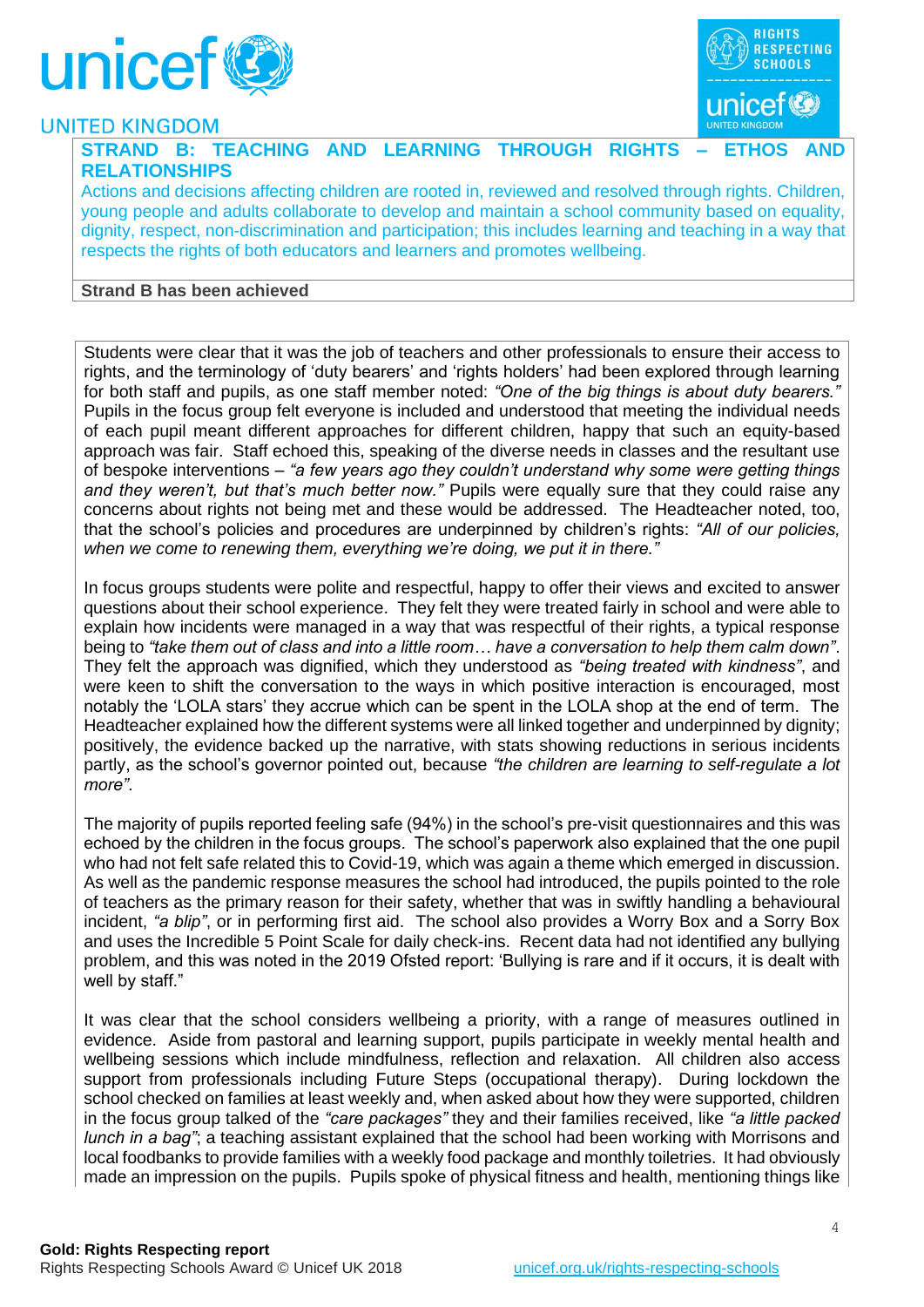



cross country, salad bars at lunch and free fruit at break times, whilst the school's evidence brought in Forest School, horse-riding and bee-keeping, noting that all resources and equipment are provided to ensure equality of access.

Whilst the pupils of Green Gates Academy do not come from a culturally diverse range of backgrounds, the school is working hard to ensure they develop an inclusive approach which understands and appreciates diversity, even where this means challenging pre-existing attitudes. The approach has both universal and targeted strands, with a refreshed curriculum and celebration days supplemented by intervention where language or behaviour requires. The RRSA lead was clear: *"When we look at different cultures, we don't want to just talk about it in PSHE, we want to see it in other places, in our Art lessons…it's not just one lesson."* The Headteacher explained that exploring diversity runs through assemblies and celebrations, whilst individual teachers have explored updates to different subject areas. Examples were given of where the History and English curricula have facilitated such discussions, including learning of the Cinderella story from different cultural perspectives. Importantly, staff have seen the impact, not only in terms of race but wider nondiscrimination: *"The more we're covering LGBTQ, the more they're knowing what words are acceptable and aren't acceptable… it's also helping them to not be embarrassed about their own circumstances [where they have family members who identify as LGBTQ]."*

When asked about the best thing about being back at school after lockdown, one focus group participant said: *"We have a right to an education…now we're having our rights met."* The pupils generally were very positive about their school experience, rating it highly in comparison to previous experiences. Evidence showed how KWL grids are used in classes and children feed in their views in planning and monitoring progress. Staff echoed this, speaking of how children are asked what they already know and the questions they'd like answered before undertaking any topic, and how they then return at the end to evaluate, as well as noting that they are *"making a conscious effort to include pupil voice in curriculum review."*

### **STRAND C: TEACHING AND LEARNING FOR RIGHTS – PARTICIPATION, EMPOWERMENT AND ACTION**

Children are empowered to enjoy and exercise their rights and to promote the rights of others locally and globally. Duty bearers are accountable for ensuring that children experience their rights.

#### **Strand C has been achieved**

Adults were especially vocal about pupil involvement and credited exploration of rights as having had an impact in this area, a school governor noting her view that it's *"particularly important for a school like Green Gates for children to be empowered… teach them what rights they have and look at the community and the wider world… [foster a] sense that they can achieve things"*. Pupils themselves believed strongly that they were listened to – *"Yes, of course"* – and could share not only channels which facilitated their voice being heard, but could point to a myriad of things which they perceived to have changed as a result of their input. One pupil spoke with passion of a pupil suggestion to add outdoor gym equipment to their playground, which had happened after work by the school council, whilst another talked about incorporation of forest school activity. Taken in isolation, the examples shared were generally low-medium impact, however the range of examples and ease with which they were recalled is indicative of an environment in which pupil voice is woven through, with great care and consideration given to how best to accommodate those views and opinions, recognising the impact on self-esteem as much as children's rights. *"They know that what they are saying will be*